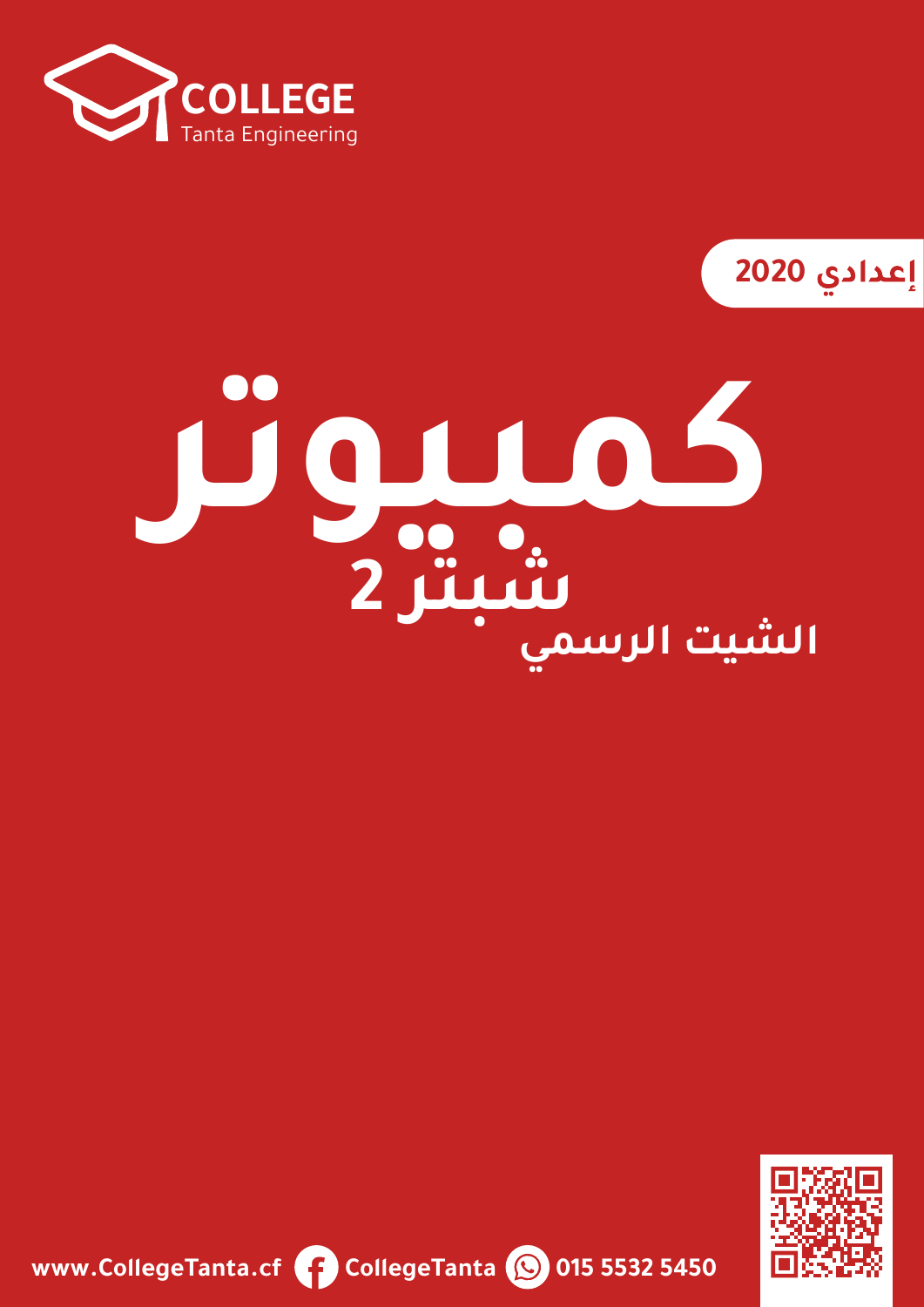## **Chapter 2**

### **Operating Systems**

#### **1- CHOOSE THE CORRECT ANSWER:**

- 1.1- The primary job of the Operating System is a-Manage commands
	- b- Manage users
	- c- Manage programs
	- d- **Manage resources**
- 1.2- Operating system manages

a-Memory

- b- Processor
- c- I/O devices
- d- **All the above**
- 1.3- Unix operating system is
	- a- Multitasking operating system
	- b- Multiuser operating system
	- c- Time sharing operating system

#### d-**All the above**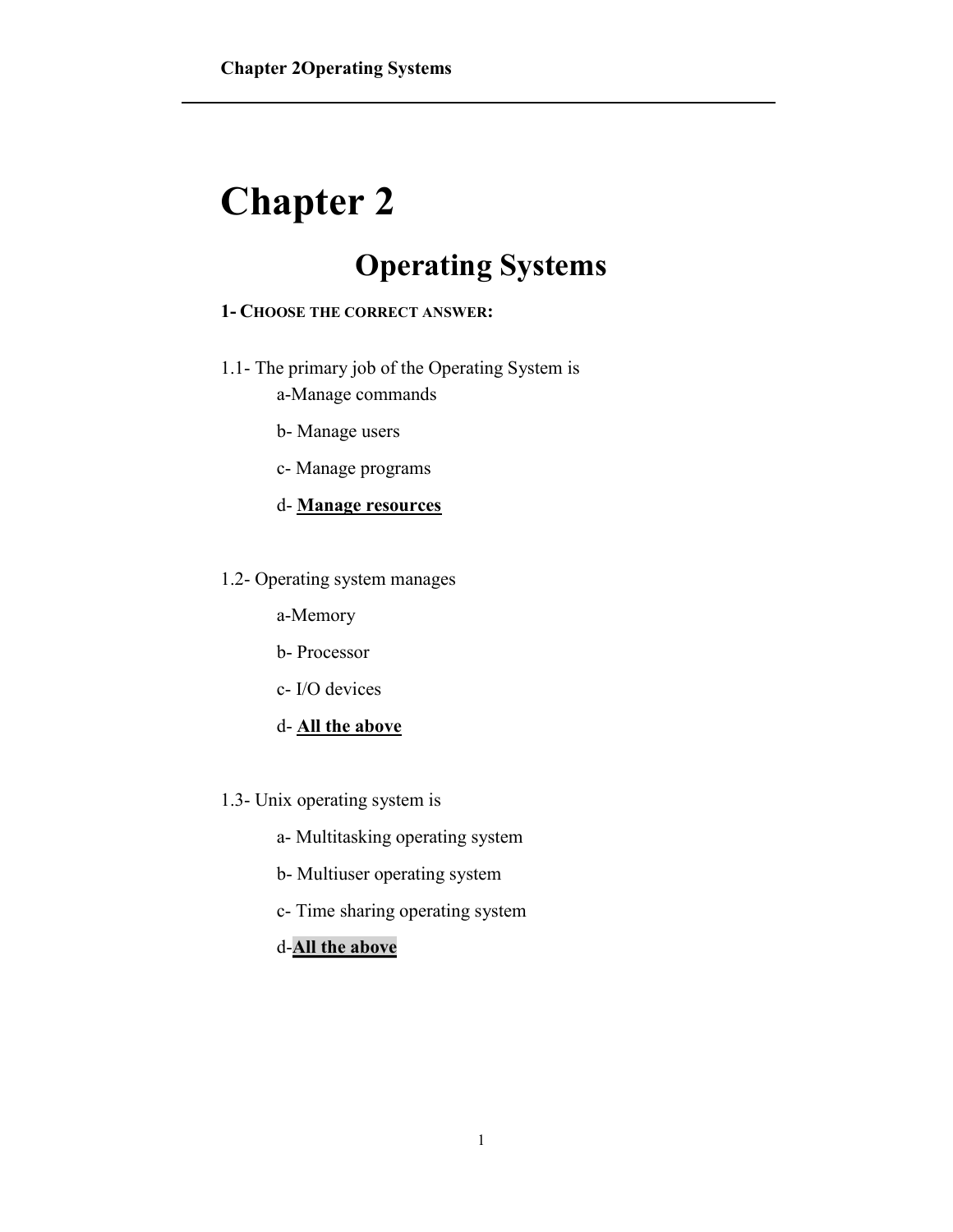1.4- In which of the operating systems, the response time is very crucial:

- a- Batch operating systems
- b-Time-Sharing systems
- c- **Real time operating systems**
- d- Windows

#### *2***- What is an Operating System and state its functions?**

An *operating system* is a program that acts as an intermediary between a user of a computer and the computer hardware.

Main functions of an operating system are:

- 1. The operating system is an interface between the user and the computer
	- starts the execution of the programs
	- recognizes input from the keyboard or mouse and sends output to the video screen or printer
	- keeps track of files on the drives and controls access to these files
	- controls peripherals such as printers and modems
	- detects errors such as memory error, device failure, arithmetic overflow, etc. and provides error handling routines
	- collects performance statistics

.

- 2. The operating system manages the resources of the system
	- controls and allocates resources

System resources are memory, CPU, I/O devices, etc.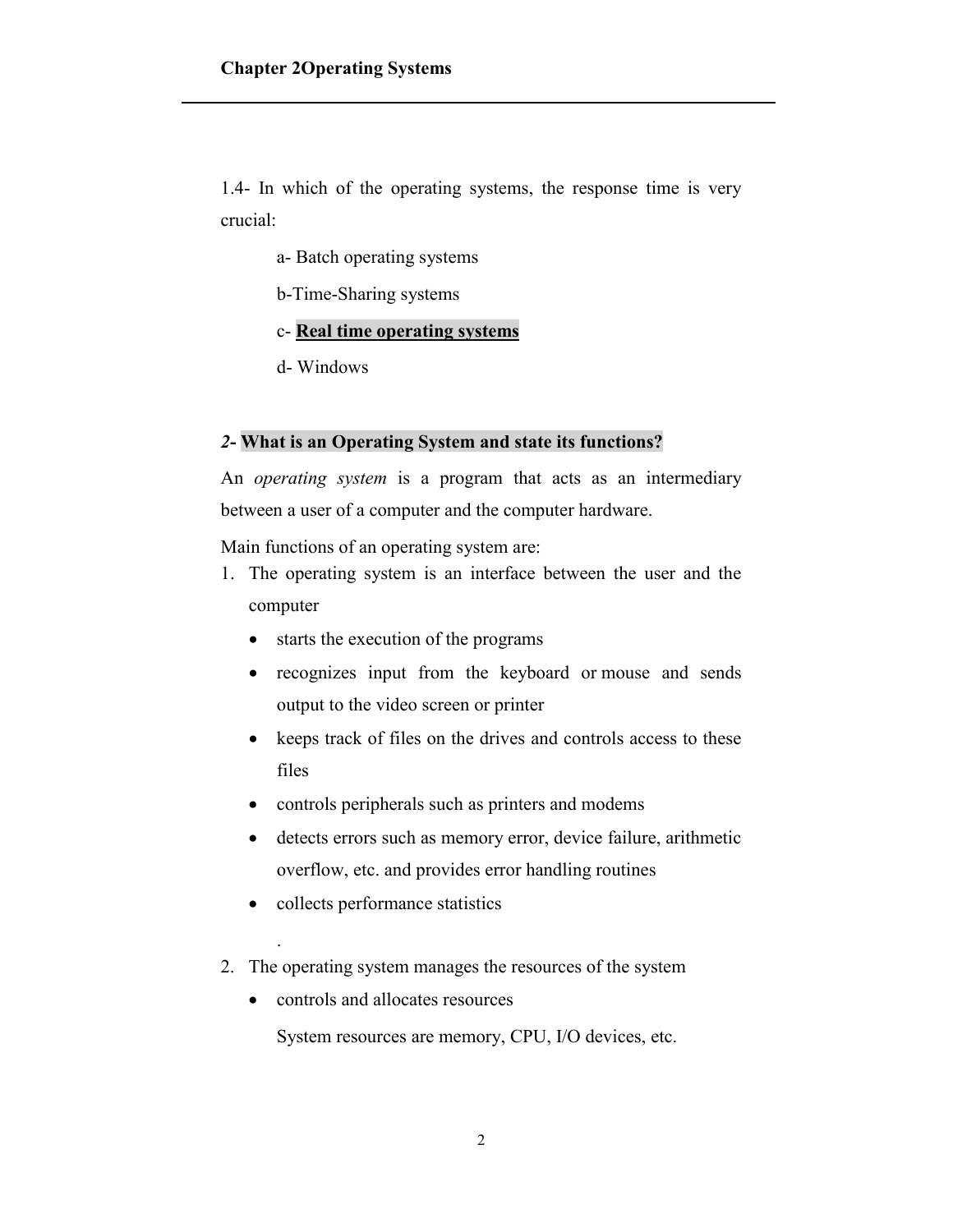#### **3- Describe briefly the evolution of Operating Systems?**

Evolution of Operating Systems:

- Early Systems (1950s): where machines were large and run single user system.
- **Simple Batch Systems (1960s):** where operator batches jobs together sequentially to be executed ny the monitor.
- Multiprogrammed Batch Systems (1970s): the operating system keeps several jobs in the job queue in memory at a time, which increases CPU utilization.
- **Time-Sharing Systems** (1970s): where multiple jobs in multitasking systemsare executed by the CPU switching between them, and user may interact with each program while it is running.This allowed users to use the computer system interactively.
- Real-Time Systems (1970s): Special purpose operating systems. They are used when there are rigid time requirements on the operation of a processor, where processing must be done within the defined constraints, or the system fails.
- **Personal/Desktop Systems (1980s):**A computer system dedicated to a single user is referred to as a Personal Computer **(**PC).
- **Multiprocessor Systems (1980s): Refers to the use of two or** more central processing units (CPU) within a single computer system. These multiple CPUs are in a close communication sharing the computer bus, memory and other peripheral devices.
- Handheld Systems (1990s): A computer that can conveniently be stored in a pocket (of sufficient size) and used while you're holding it.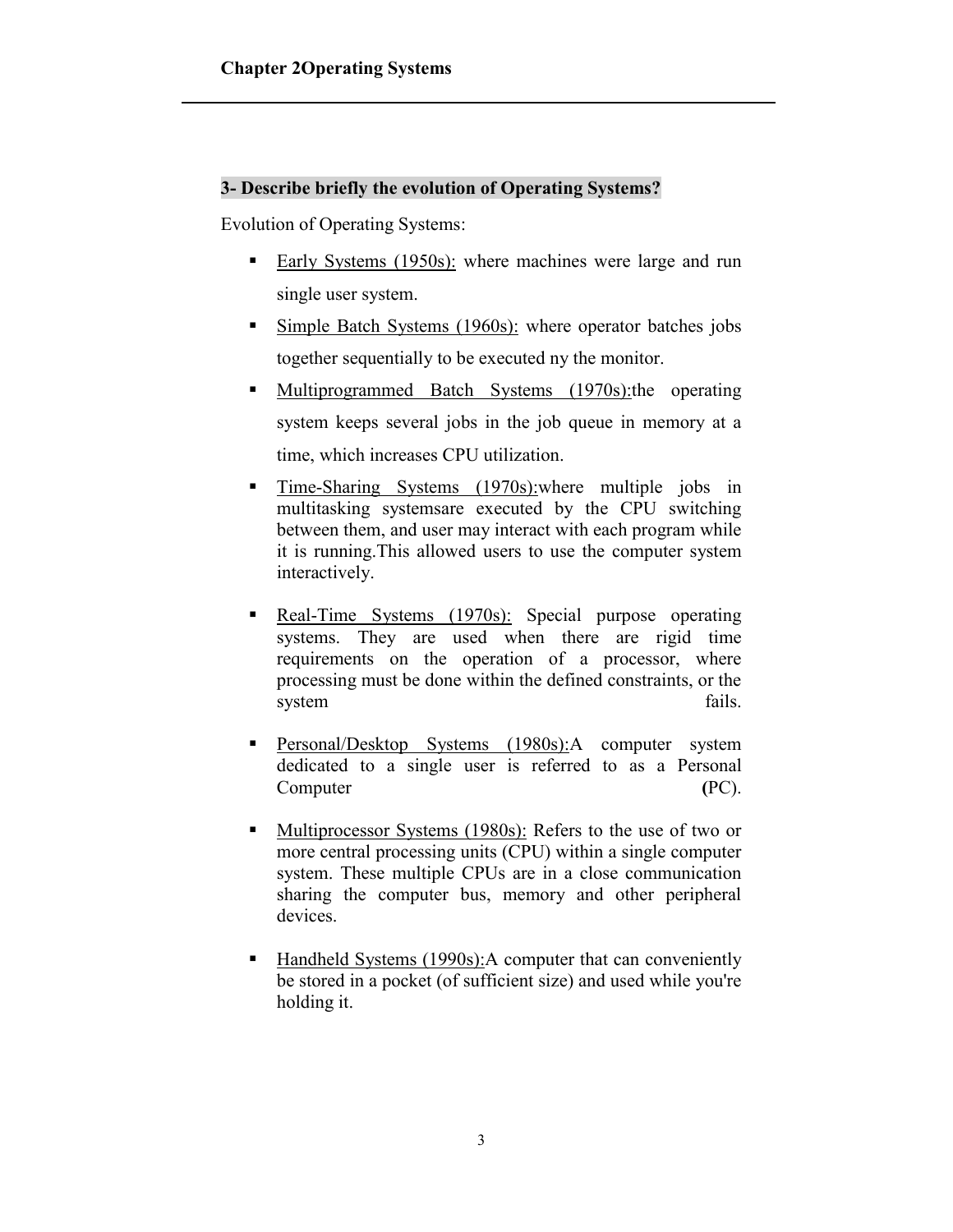#### **4- List and describe briefly four types of modern operating systems?**

Types of Operating Systems

- CP/M: An Early Operating System
- DOS
- Microsoft Windows
- $\bullet$  OS/2
- MAC OS
- Unix
- Linux

#### **1. Microsoft Windows**

- Windows is a graphical user interface operating system
- developed and sold by Microsoft.
- Early versionsran on top of a separate version of DOS
- First stand-along operating systemwas Windows 95

#### **2. Mac OS**

- **Mac OS** is a graphical user interface-based operating systems
- Developed by Apple Inc. for their Macintosh line of computer systems.
- The original operating system was first introduced in 1984 as being integral to the original Macintosh, and referred to as the "System".
- Apple rebranded System version 7.6 as "Mac OS" in 1996.
- Up to major revision 9, from 1984 to 2000, it is historically known as Classic Mac OS.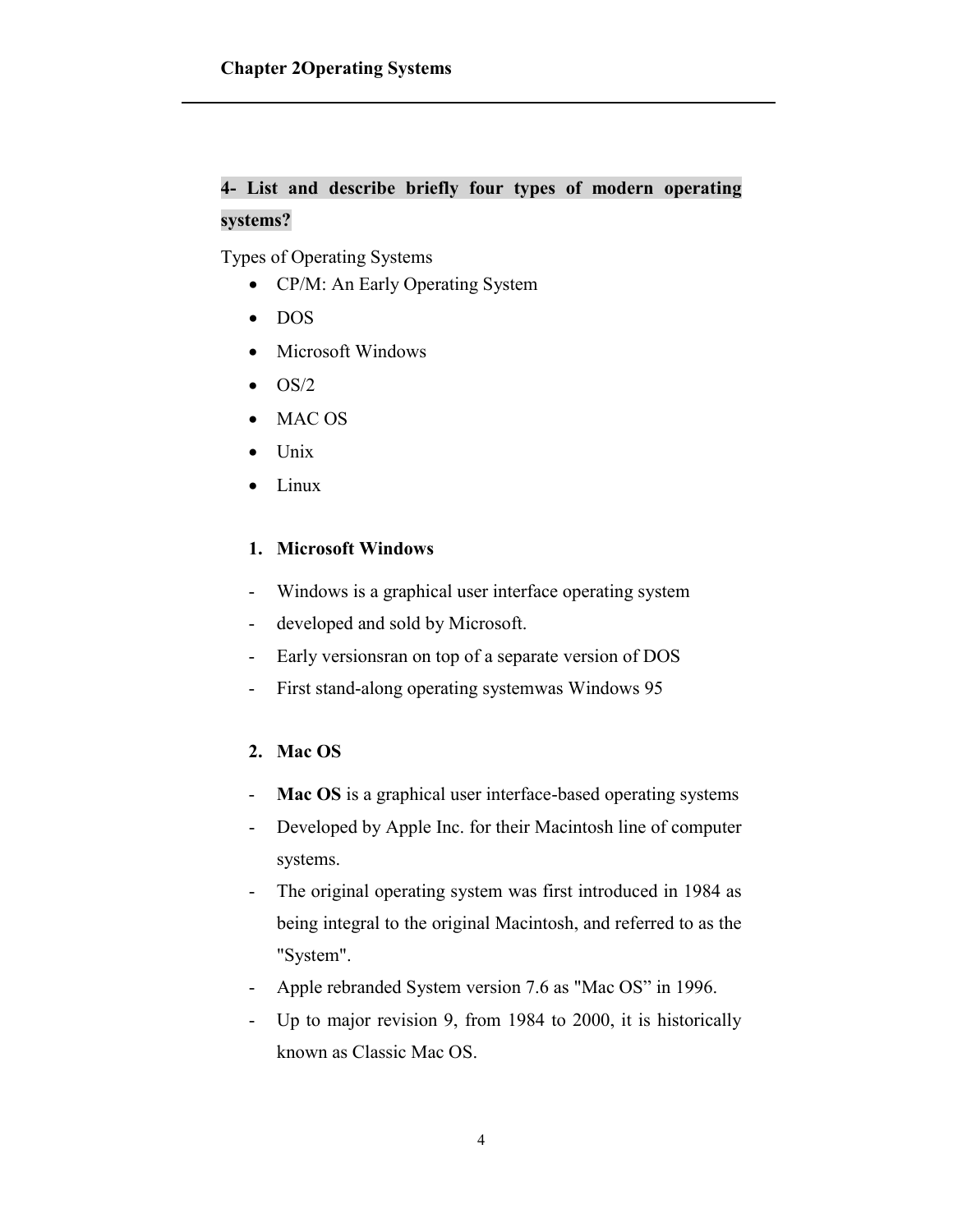#### **3. UNIX**

- **UNIX** is a multitasking, multiuser computer operating system that exists in many variants.
- Original Unix was developed at AT&T's Bell Labs research center
- It became a standard operating system for academia during the late 1970s and 1980s.
- UNIX operating systems are widely used in servers, workstations.

#### **4. Linux**

- Linux is Unix-like operating system.
- The Linux kernel, created by Linus Torvalds, was made available to the world for free and is also open source.
- Harder to manage than Windows, but offers more flexibility and configuration options.

#### **5- Describe briefly file management in operating systems?**

- To manage memory, the operating system uses files.
- A file is a collection of data or information that has a name, called the filename.
- The operating system has a file management system to organize and keep track of files.
- The most commonly used file system is the **hierarchical** one that uses **directories** to organize files into a **tree structure**.
- To access a file, you may need to specify the names of all the directories above it, that is to say specify its access **pathname**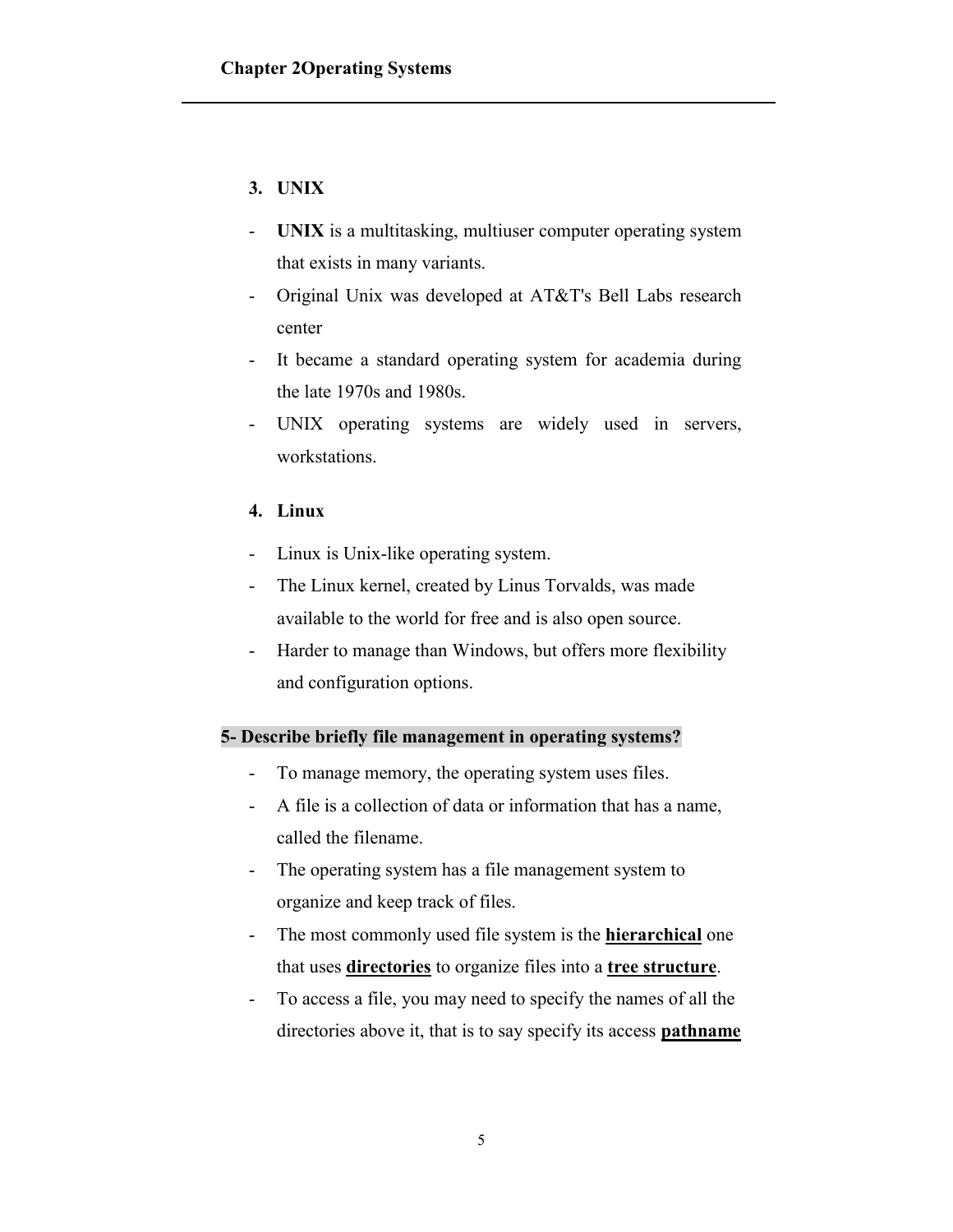(short: **path**), noting that each operating system has its own rules for specifying paths.

- Different operating systems impose different restrictions on filenames. For example, prohibit the use of certain characters(especially the wildcard) in a filename OR impose a limit on the length of a filename.

#### **6**- **What is kernel?**

- The kernel is the core of an operating system.
- It is the software responsible for running programs and providing secure access to the machine's hardware.
- It decides when and how long a program should run( which called scheduling).
- Kernels implement hardware abstraction (a set of instructions universal to all devices of a certain type) to hide the underlying complexity from applications and provide a clean and uniform interface.

#### **7- What are real-time systems?**

- Special purpose operating systems.
- They are used when there are rigid time requirements on the operation of a processor, where processing must be done within the defined constraints, otherise, the system fails.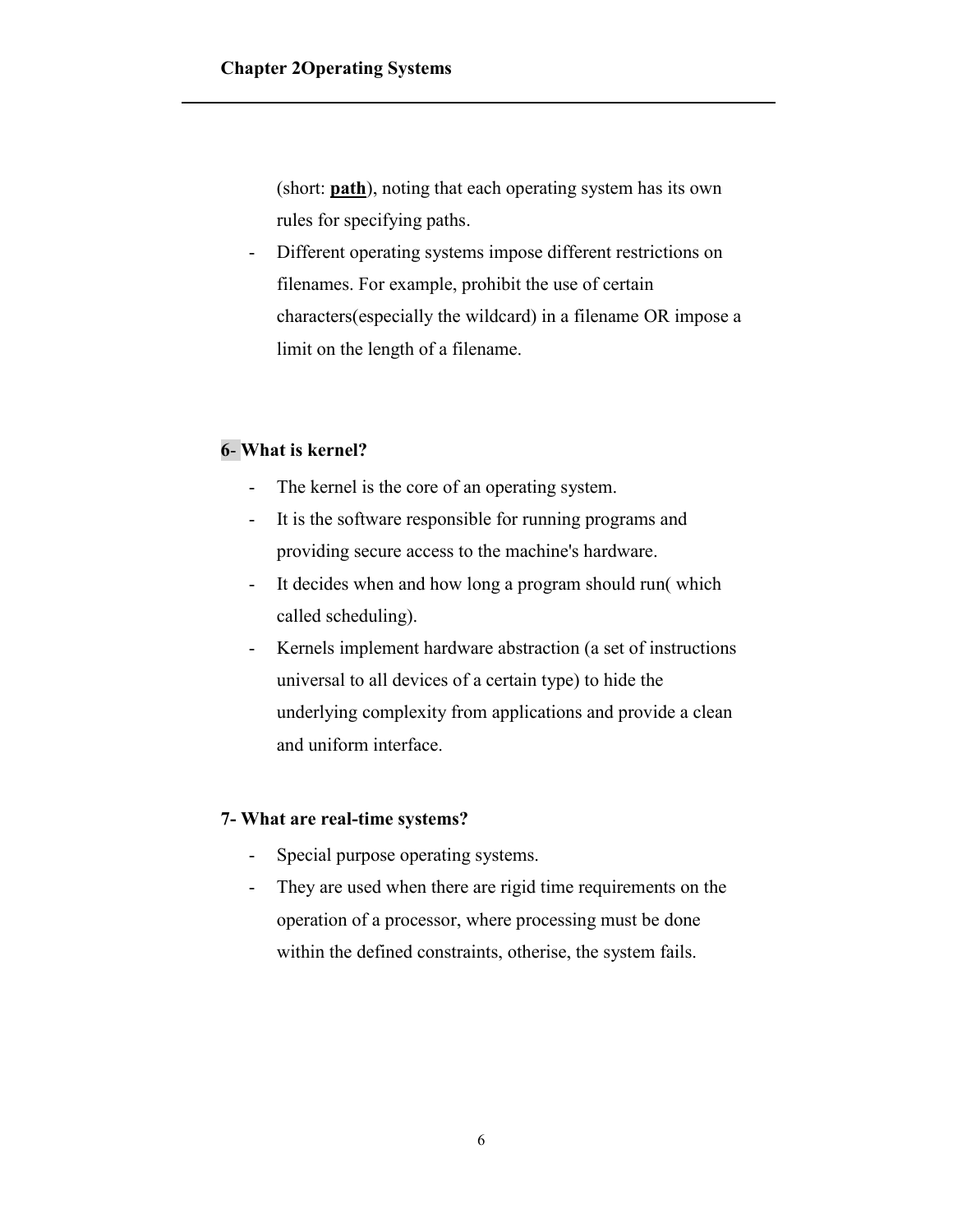#### **8- Describe the objective of multiprogramming?**

- The objective is to increase CPU utilization
- The operating system keeps several jobs (a subset of jobs in the job queue) in memory at a time.
- During the execution of one job, if it waits for an I/O operation to complete, the operating system switches to and executes another job-allowing multiprogramming.
- In this way, as long as there is always some job to execute, the CPU will never be idle.

#### **9**- **What are time sharing systems?**

In time-sharing or multitasking systems, multiple jobs are executed by the CPU switching between them, but the switching occurs so frequently that the user may interact with each program while it is running which means that several (human) users use the computer system interactively.

Time-sharing operating systems:

- Using multiprogramming to handle multiple interactive jobs
- Processor's time is shared among multiple users
- Multiple users simultaneously access the system through terminals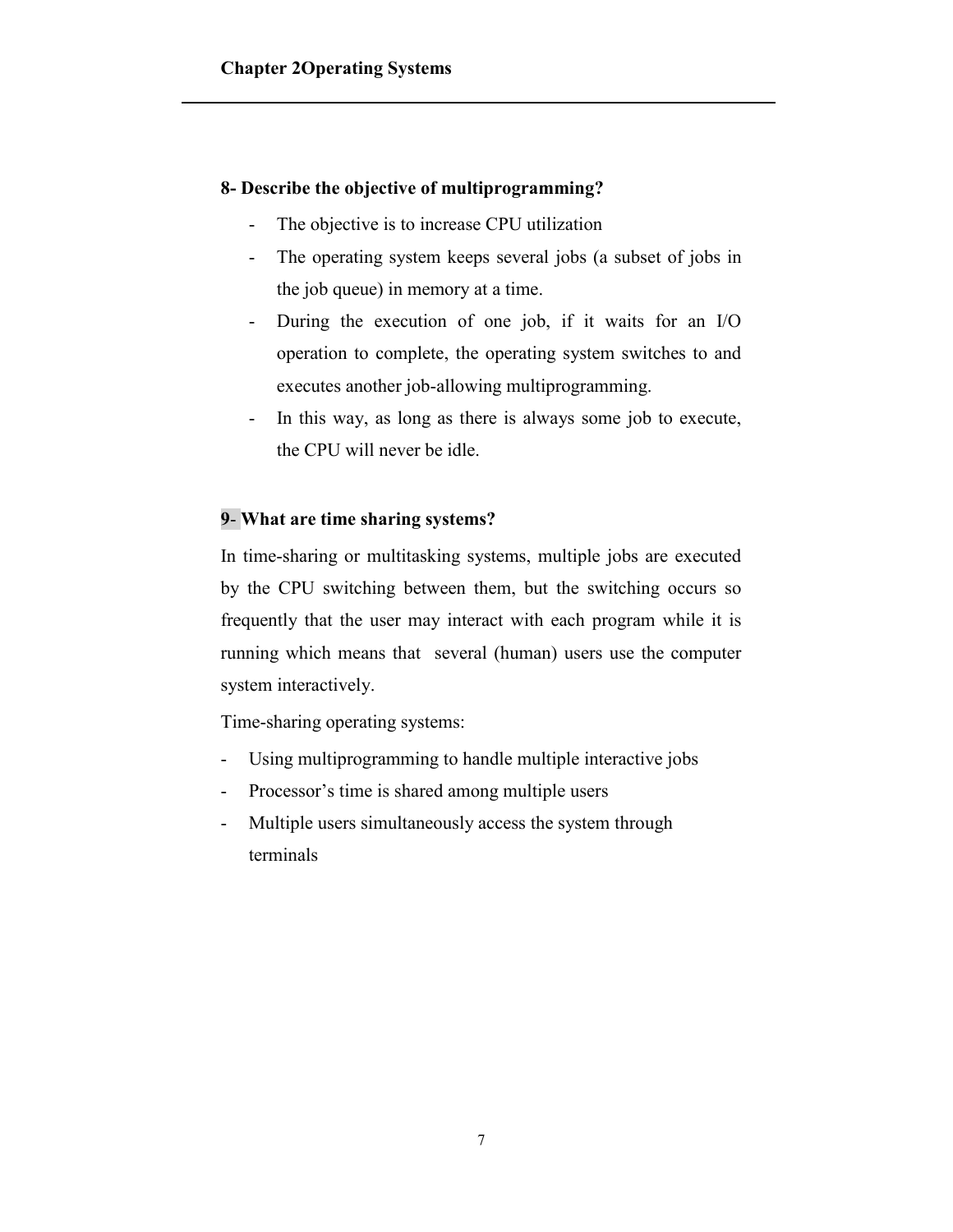**10- Illustrate with a graph the different components of a window in Microsoft Windows 7 OS.**



| Menu bar        | The menu bar displays the program menu. You send commands to<br>the program by using the menu.                                                                          |
|-----------------|-------------------------------------------------------------------------------------------------------------------------------------------------------------------------|
| Title bar       | The title bar displays the name of the current file and the name of<br>the current program.                                                                             |
| Minimize button | Use the Minimize button to temporarily decrease the size of a<br>window or remove a window from view. While a window is<br>minimized, its title appears on the taskbar. |
| Maximize button | Click the Maximize button and the window will fill the screen.                                                                                                          |
| Close button    | Click the Close button to exit the window and close the program.                                                                                                        |
| Border          | The border separates the window from the desktop. You resize the<br>window by dragging its borders outward to expand it and inward to<br>contract it.                   |